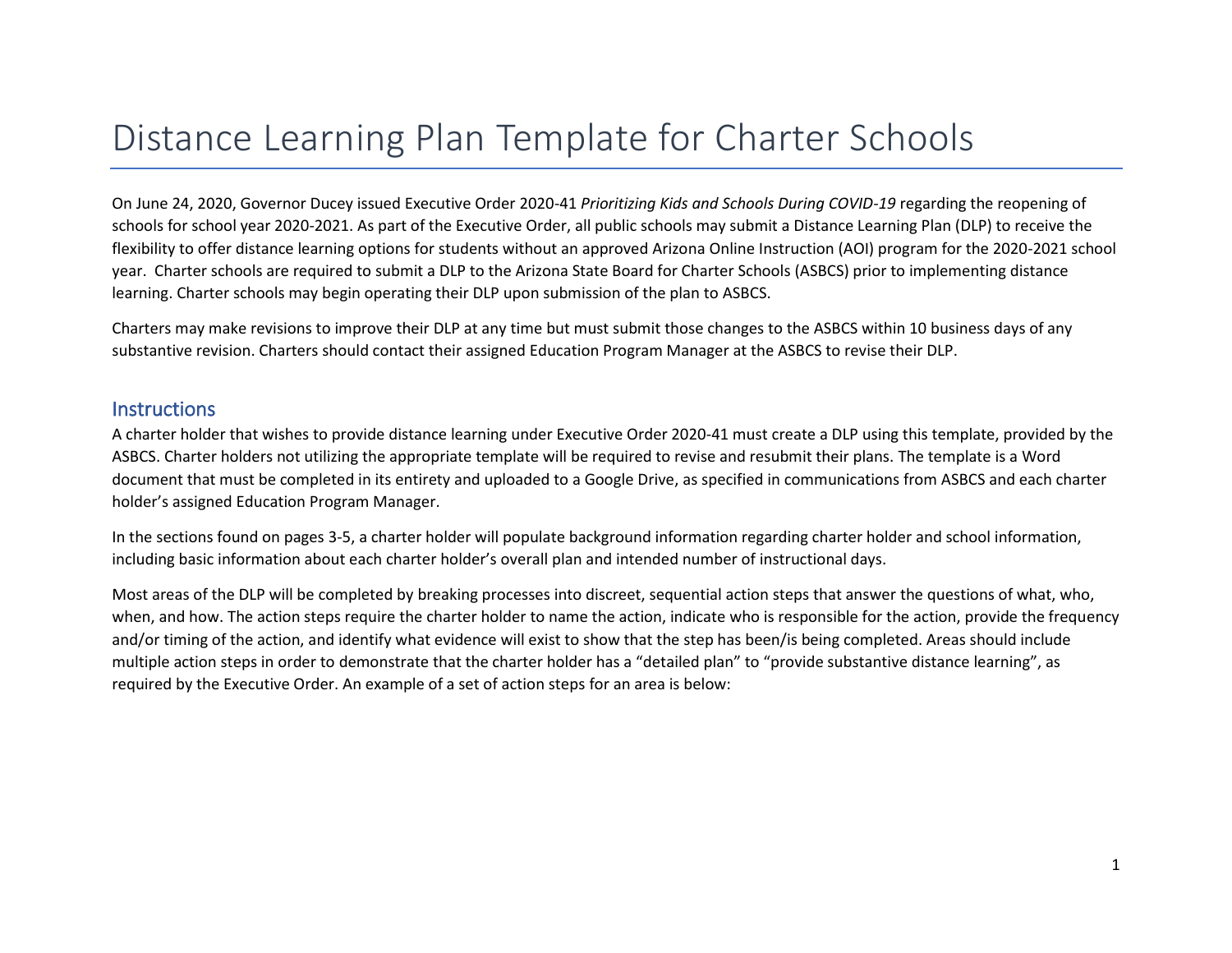|    | <b>Action Step(s)</b>            | Person(s) Responsible         |    | <b>Frequency and/or Timing</b> | <b>Evidence of Implementation</b> |
|----|----------------------------------|-------------------------------|----|--------------------------------|-----------------------------------|
|    |                                  |                               |    |                                |                                   |
|    | Develop full Professional        | <b>Dean of Academics</b>      |    | Early July                     | <b>Professional Development</b>   |
|    | Development Calendar that        | Administrative Team (Head of  |    | Last week of July              | Calendar                          |
|    | includes training on Virtual     | School, Dean of Academics,    | 3. | Weekly                         | Training Agendas, Sign in         |
|    | Instruction.                     | <b>Instructional Coaches)</b> | 4. | Weekly (as needed)             | <b>Sheets, and Presentations</b>  |
|    | Provide pre-service training to  | Dean of Academics and Virtual |    |                                | <b>Meeting Notes</b>              |
|    | staff on Edgenuity, Core         | <b>Instructors</b>            |    |                                | <b>Coaching Logs</b>              |
|    | Knowledge, Singapore Math,       | <b>Instructional Coaches</b>  |    |                                |                                   |
|    | and required state training      |                               |    |                                |                                   |
| 3. | Schedule and implement           |                               |    |                                |                                   |
|    | weekly virtual meetings with all |                               |    |                                |                                   |
|    | staff to problem solve           |                               |    |                                |                                   |
|    | stakeholder struggles with       |                               |    |                                |                                   |
|    | virtual model                    |                               |    |                                |                                   |
|    | Provide virtual coaching to all  |                               |    |                                |                                   |
|    | virtual staff members when       |                               |    |                                |                                   |
|    | difficulties arise (through      |                               |    |                                |                                   |
|    | "classroom observations" or by   |                               |    |                                |                                   |
|    | staff request).                  |                               |    |                                |                                   |

The example above is not intended to demonstrate that these are specific action steps a charter should use, nor that this is the best or most appropriate number of action steps. Rather, it is provided as guidance to show the manner in which the template is to be completed.

Other areas of the template will require the charter holder to check boxes to indicate specific tasks, strategies, or resources to be used for different stakeholders included in the distance learning process.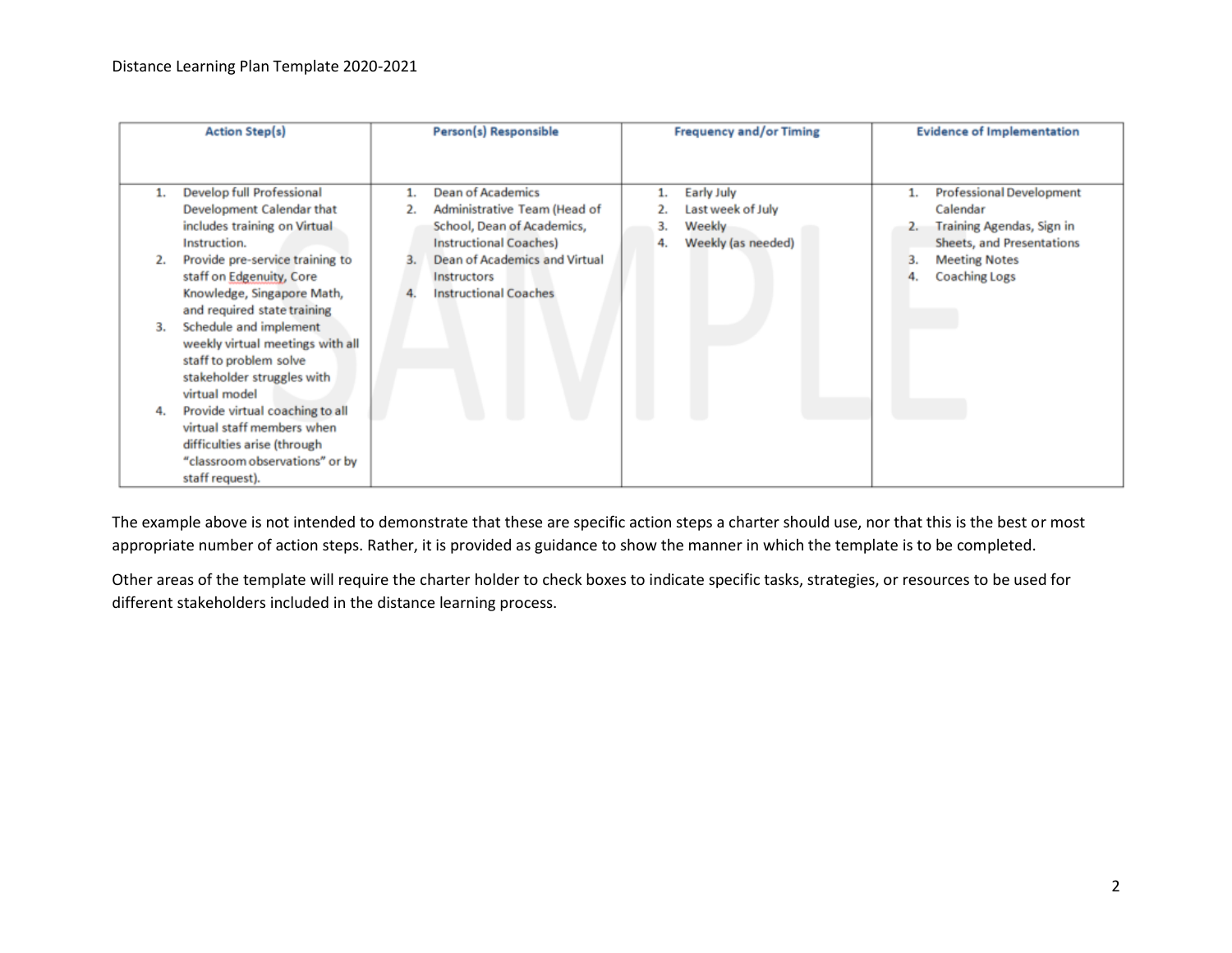# Charter Holder Information

| <b>Charter Holder Name</b>               | <b>Holly Mullan</b>                                                               | <b>Charter Holder Entity ID</b> | 5174 |  |
|------------------------------------------|-----------------------------------------------------------------------------------|---------------------------------|------|--|
| contacted with questions about the plan) | Representative authorized to submit the plan (This is the individual that will be | Susan Scott                     |      |  |
| <b>Representative Telephone Number</b>   |                                                                                   | (480) 731-4829                  |      |  |
| <b>Representative E-Mail Address</b>     |                                                                                   | integoffice@gmail.com           |      |  |

# School Information

\**In the chart, list the schools this plan applies to. Add rows as needed to account for all schools.*

| <b>School Name</b>                | <b>Entity ID</b> | <b>CTDS</b>  |
|-----------------------------------|------------------|--------------|
| <b>Integrity Education Centre</b> | 10811            | 07-87-51-001 |
|                                   |                  |              |
|                                   |                  |              |
|                                   |                  |              |

# Distance Learning Background Information

*a. Number of Instructional Days (3.b)*

*Each charter school shall operate for the required 180 days of instruction pursuant to Executive Order 2020-41 (3.b). An exception to this requirement may be granted by the ASBCS if the school intended to switch to a different schedule for the 2020-2021 school year. If ASBCS previously approved the school to operate on a calendar that was not 180 days but met the number of hours equal to 180 days of instruction, this provision is still met, and no action is required.*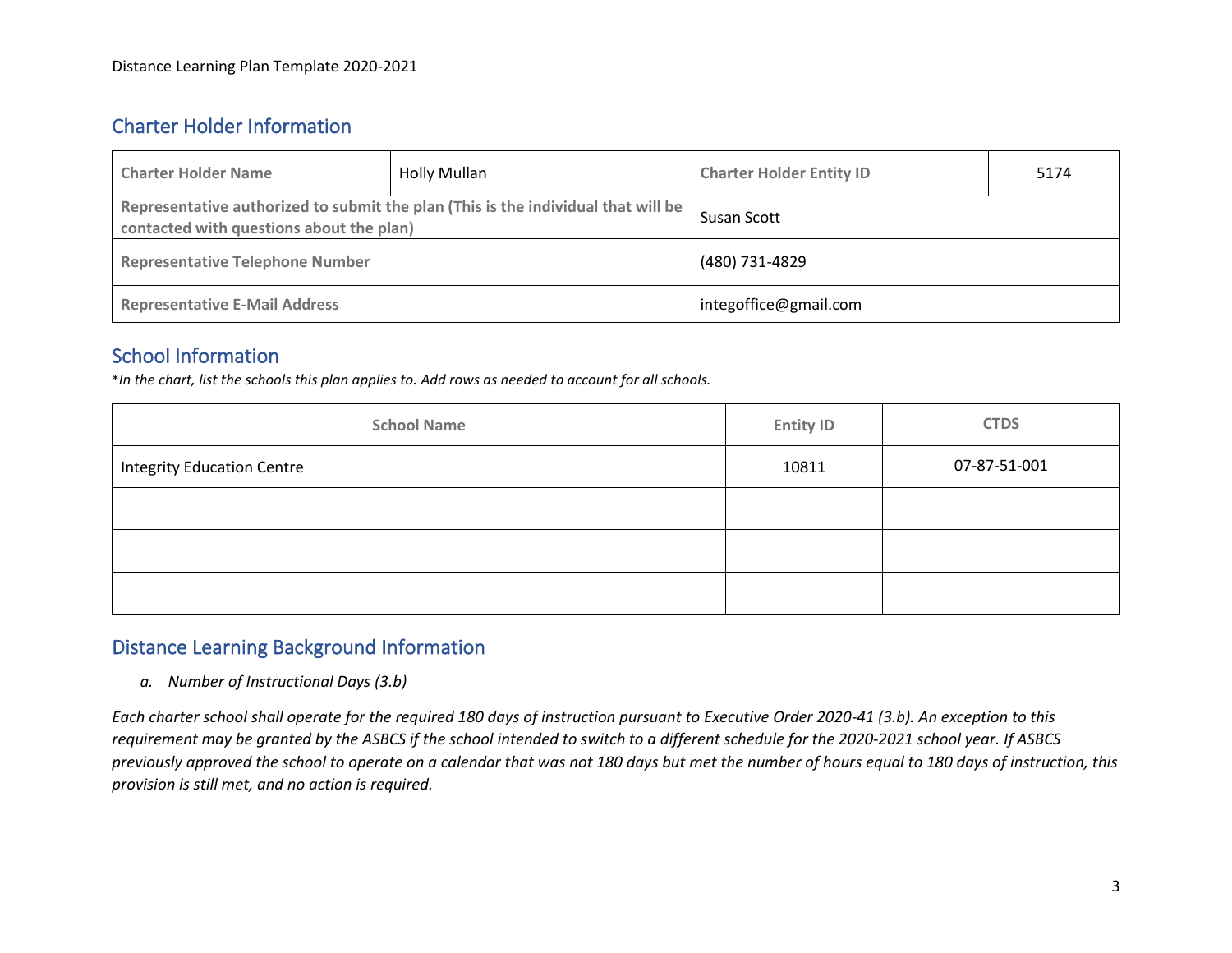#### Distance Learning Plan Template 2020-2021

*If the school intended to switch to a different schedule for the 2020-2021 school year, but has not yet been approved by the ASBCS, please contact your Education Program Manager.* 

*Please note, pursuant to Executive Order 2020-44 the Arizona Department of Education (ADE) shall conduct an analysis of the need to waive the number of school days that schools are required to provide schooling and the impact of such a waiver by August 31, 2020.*

| How many instructional days will the charter school operate for School Year 2020-2021? | 180 |
|----------------------------------------------------------------------------------------|-----|
| How many instructional days did the charter school operate for School Year 2019-2020?  | 180 |

#### *b. Distance Learning Option (3.b)*

| <b>Estimated Enrollment for FY 2021</b>                                                                                                       | 30                                                                                                                                                                                                                                                                                                                                                                                        | <b>Start Date for Distance Learning</b>                                                                          | Monday, August 10, 2020 |  |  |  |  |
|-----------------------------------------------------------------------------------------------------------------------------------------------|-------------------------------------------------------------------------------------------------------------------------------------------------------------------------------------------------------------------------------------------------------------------------------------------------------------------------------------------------------------------------------------------|------------------------------------------------------------------------------------------------------------------|-------------------------|--|--|--|--|
| <b>Estimated Number of Students Participating</b><br>in Distance Learning for the Full Year                                                   | 0                                                                                                                                                                                                                                                                                                                                                                                         | <b>Estimated Number of Students</b><br><b>Participating in Distance</b><br>Learning for a Portion of the<br>Year | 30                      |  |  |  |  |
|                                                                                                                                               |                                                                                                                                                                                                                                                                                                                                                                                           | $\square$ 1. We intend to operate distance learning for the full year for all students.                          |                         |  |  |  |  |
|                                                                                                                                               |                                                                                                                                                                                                                                                                                                                                                                                           | $\square$ 2. We intend to operate distance learning until $\square$                                              | for all students.       |  |  |  |  |
| Please choose the option that indicates                                                                                                       | $\square$ 3. We intend to operate distance learning only until the Governor allows schools to fully<br>reopen.                                                                                                                                                                                                                                                                            |                                                                                                                  |                         |  |  |  |  |
| your proposed duration/plan for distance<br>learning:                                                                                         | $\boxtimes$ 4. We intend to operate distance learning and use a hybrid approach once the Governor<br>allows schools to fully reopen. Hybrid includes distance learning with students learning in the<br>classroom on some days, and from home on other days (i.e. half of the students attend<br>Mon/Wed and half of the students Tues/Thurs, half of the students come each week, etc.). |                                                                                                                  |                         |  |  |  |  |
|                                                                                                                                               | $\square$ 5. Other (Please explain below)                                                                                                                                                                                                                                                                                                                                                 |                                                                                                                  |                         |  |  |  |  |
| If you chose option 4 or 5 above, please provide a brief narrative explaining the details of the plan you will use:                           |                                                                                                                                                                                                                                                                                                                                                                                           |                                                                                                                  |                         |  |  |  |  |
| Students in grades 6-9 will have the option to attend in-person on Mondays and Wednesday, distance learning Tuesday, Thursday, and Friday.    |                                                                                                                                                                                                                                                                                                                                                                                           |                                                                                                                  |                         |  |  |  |  |
| Teachers will be available on Fridays by appointment to provide small group and 1:1 tutoring (online and in-person). Students in grades 10-12 |                                                                                                                                                                                                                                                                                                                                                                                           |                                                                                                                  |                         |  |  |  |  |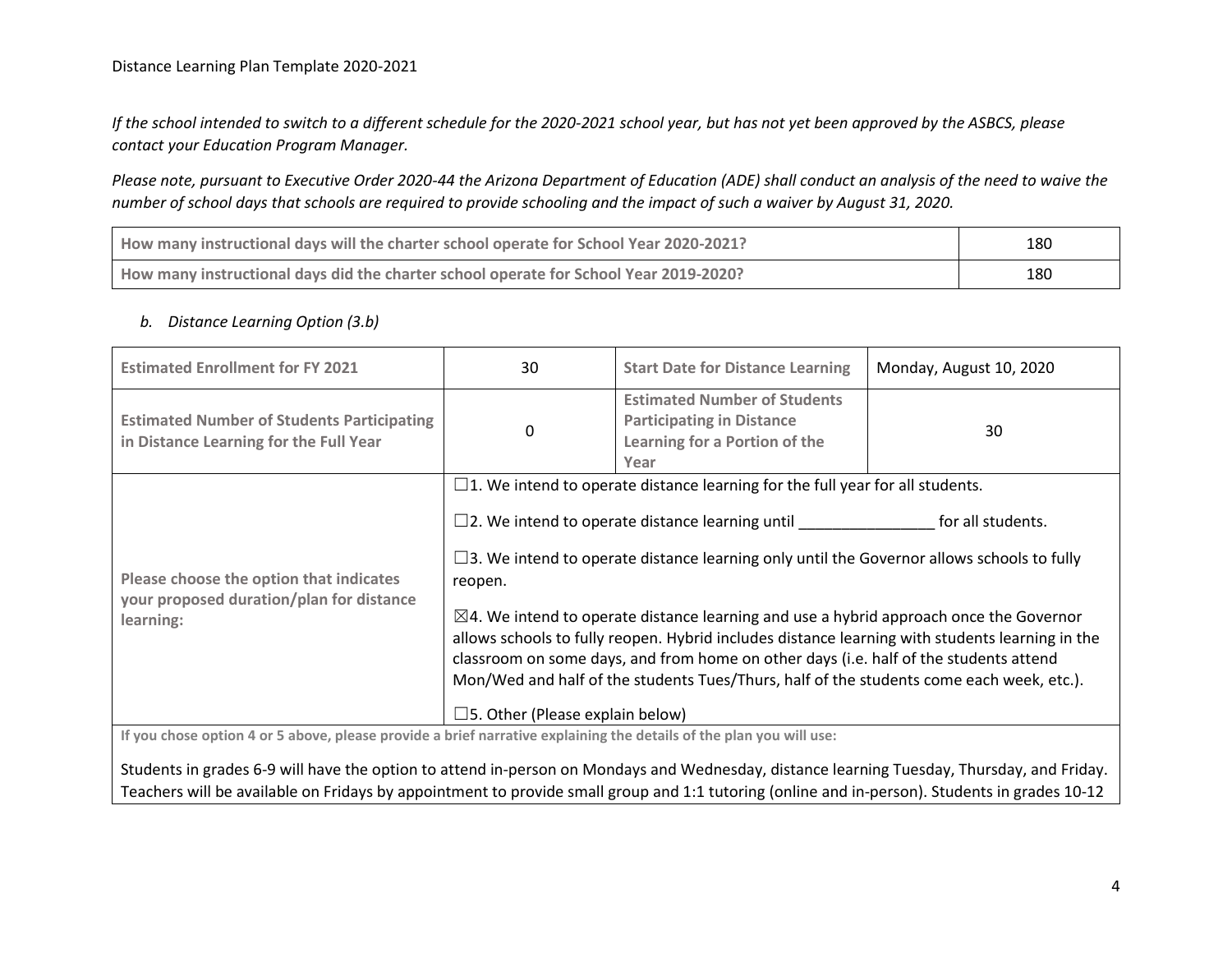will have the option to attend in-person on Tuesday and Thursday, distance learning Monday, Wednesday, and Friday. Teachers will be available on Fridays by appointment to provide small group and 1:1 tutoring (online and in-person).

| I is the charter requiring students to do distance learning?                                                             | Yes |
|--------------------------------------------------------------------------------------------------------------------------|-----|
| If students are required to do distance learning, is the charter school providing a physical location for students to go |     |
| during the same hours of the day AND the same days throughout the week as it did in the FY2020 school year prior to      | Yes |
| the school closure?                                                                                                      |     |

*\*In the case of a statewide closure or delay of in-person instruction, the requirement to provide a physical location available for students is waived under the Executive Order 2020-41 until the State permits in-person instruction. If due to a COVID-19 outbreak and pursuant to A.R.S. § 36-787, the Arizona Department of Health Services directs a school to close temporarily in order to appropriately sanitize the facility, the requirement to provide a physical location available for students is waived.* 

# Attendance Tracking (1.a.i, 1.i)

- *a. Describe how the charter school will track attendance for students attending remotely, whether full time or intermittently.* The description must include the specific measures that will be used to determine whether a student participating in DL will be reported as present or absent on days when instruction does not take place in person. Attendance tracking may include methods such as:
	- Communication with their teachers via telephone, ZOOM, MS Teams, or other digital meeting software.
	- Student participation in a virtual meeting or classroom session (ZOOM, MS TEAMS, Google Meets, etc.)
	- Daily assignments competed and submitted by the student.
	- A parent attestation of documentation of time spent on educational activities.

*The charter holder is advised that the ADE will continue to issue guidance on the topic of attendance and should closely monitor updated information related to these expectations. Current guidance can be found here[: https://www.azed.gov/finance/school-finance-guidance-for](https://www.azed.gov/finance/school-finance-guidance-for-covid-19/)[covid-19/](https://www.azed.gov/finance/school-finance-guidance-for-covid-19/)*

*If the Charter Holder currently operates an approved AOI, it must follow the AOI attendance requirements outlined by ADE and A.R.S. §15-808 for students enrolled in the AOI.*

| <b>Action Step(s)</b>                                                  | <b>Person(s) Responsible</b>                                         |            | <b>Frequency and/or Timing</b>                                                                                        | <b>Evidence of Implementation</b>                                                    |
|------------------------------------------------------------------------|----------------------------------------------------------------------|------------|-----------------------------------------------------------------------------------------------------------------------|--------------------------------------------------------------------------------------|
| The school as divided each<br>school day into four 90-minute<br>blocks | School Administration (Director)<br>Office Support Staff<br>Teachers | <u>.</u> . | Daily: Google Classroom<br>attendance question prompt<br>Daily: Classroom teacher<br>attendance roster (will indicate | History log of Google Classroom<br>attendance prompt responses<br>Attendance rosters |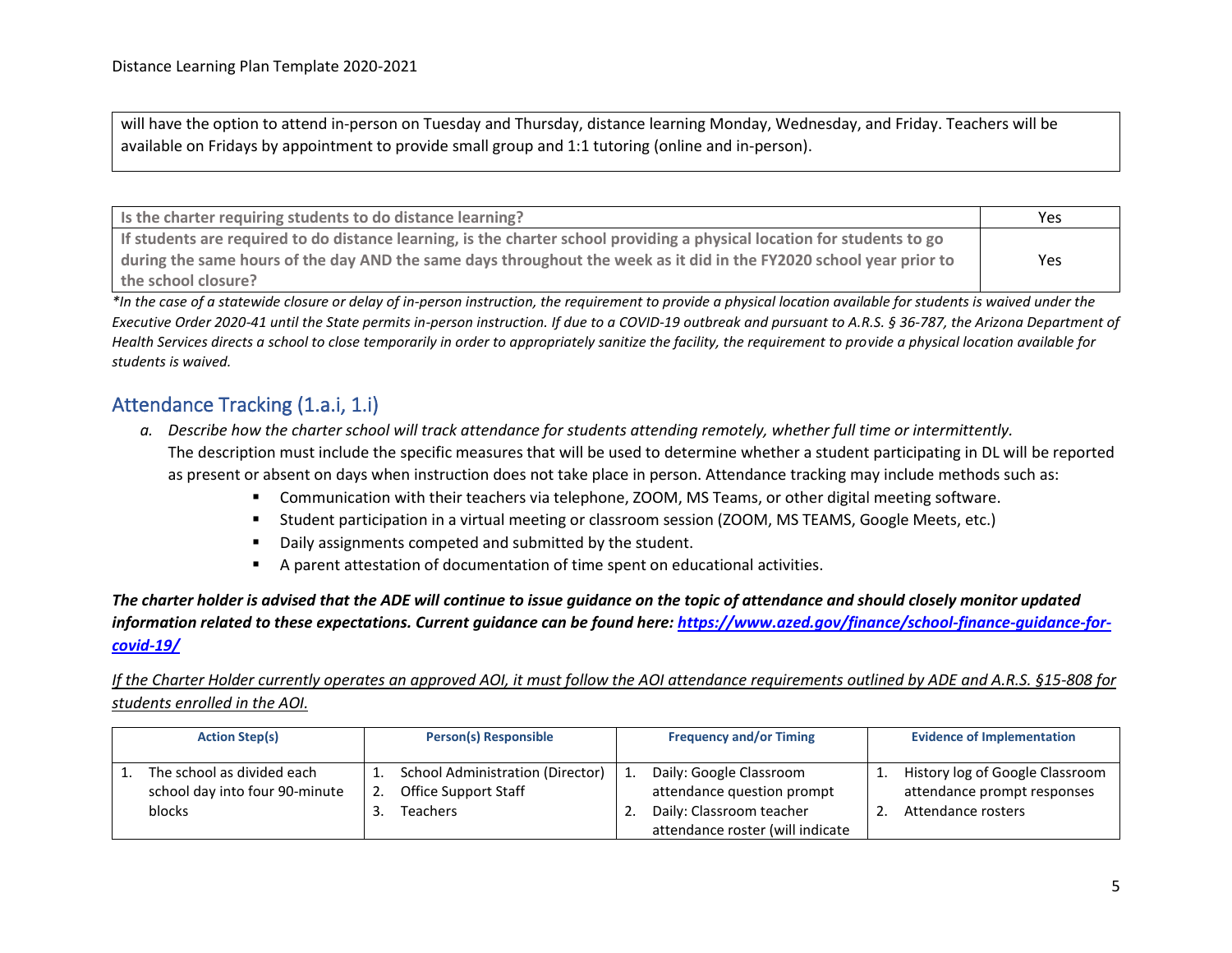| 2. | Using Google Classroom, an         |    | if the student is attending in- | 3. | Edmentum Courseware Learner          |
|----|------------------------------------|----|---------------------------------|----|--------------------------------------|
|    |                                    |    |                                 |    |                                      |
|    | attendance question will be        |    | person or online via Google     |    | Daily Usage Reports                  |
|    | posted during the first 15         |    | Meets)                          | 4. | <b>Signed Daily Student Activity</b> |
|    | minutes of each 90-minute          | 3. | Weekly: Edmentum Courseware     |    | Logs                                 |
|    | block                              |    | individual learner daily usage  |    |                                      |
| 3. | Students must in attendance        |    | reports                         |    |                                      |
|    | virtually will affirm they are in  | 4. | Weekly: Student daily activity  |    |                                      |
|    | Google Classroom and then join     |    | logs signed by both the student |    |                                      |
|    | a Google Meets video               |    | and parent or legal guardian    |    |                                      |
|    | conference for a live class        |    | attestation                     |    |                                      |
|    | meeting before beginning their     |    |                                 |    |                                      |
|    | classwork for that session         |    |                                 |    |                                      |
| 4. | Edmentum Courseware student        |    |                                 |    |                                      |
|    | activity logs provide detailed     |    |                                 |    |                                      |
|    | data regarding student login and   |    |                                 |    |                                      |
|    | engagement with the computer-      |    |                                 |    |                                      |
|    | assisted curriculum. This data     |    |                                 |    |                                      |
|    | will serve as an additional layer  |    |                                 |    |                                      |
|    | of student attendance              |    |                                 |    |                                      |
|    | verification                       |    |                                 |    |                                      |
| 5. | Students will keep a daily         |    |                                 |    |                                      |
|    | activity log to record any school- |    |                                 |    |                                      |
|    | related activities that are not    |    |                                 |    |                                      |
|    | logged by Edmentum's               |    |                                 |    |                                      |
|    | Courseware SMS. Daily activity     |    |                                 |    |                                      |
|    | logs will be submitted signed      |    |                                 |    |                                      |
|    | the parent/guardian and            |    |                                 |    |                                      |
|    | returned to the school             |    |                                 |    |                                      |

### *b. Describe the efforts the charter school will make to ensure all enrolled students are contacted and in communication on a regular basis.*

| <b>Action Step(s)</b>                                                                                                       | <b>Person(s) Responsible</b>                     |    | <b>Frequency and/or Timing</b>                                             | <b>Evidence of Implementation</b>                                                                                             |
|-----------------------------------------------------------------------------------------------------------------------------|--------------------------------------------------|----|----------------------------------------------------------------------------|-------------------------------------------------------------------------------------------------------------------------------|
| Student are required to<br>participate synchronously with<br>their in-person peers via Google<br>Classroom and Google Meets | Student<br>Classroom teachers<br>School Director | ι. | Dailv<br>Students approved to work<br>asynchronously (minimally<br>weekly) | History log of Google Classroom<br>attendance prompt responses<br>Student contact/communication<br>logs<br>Attendance rosters |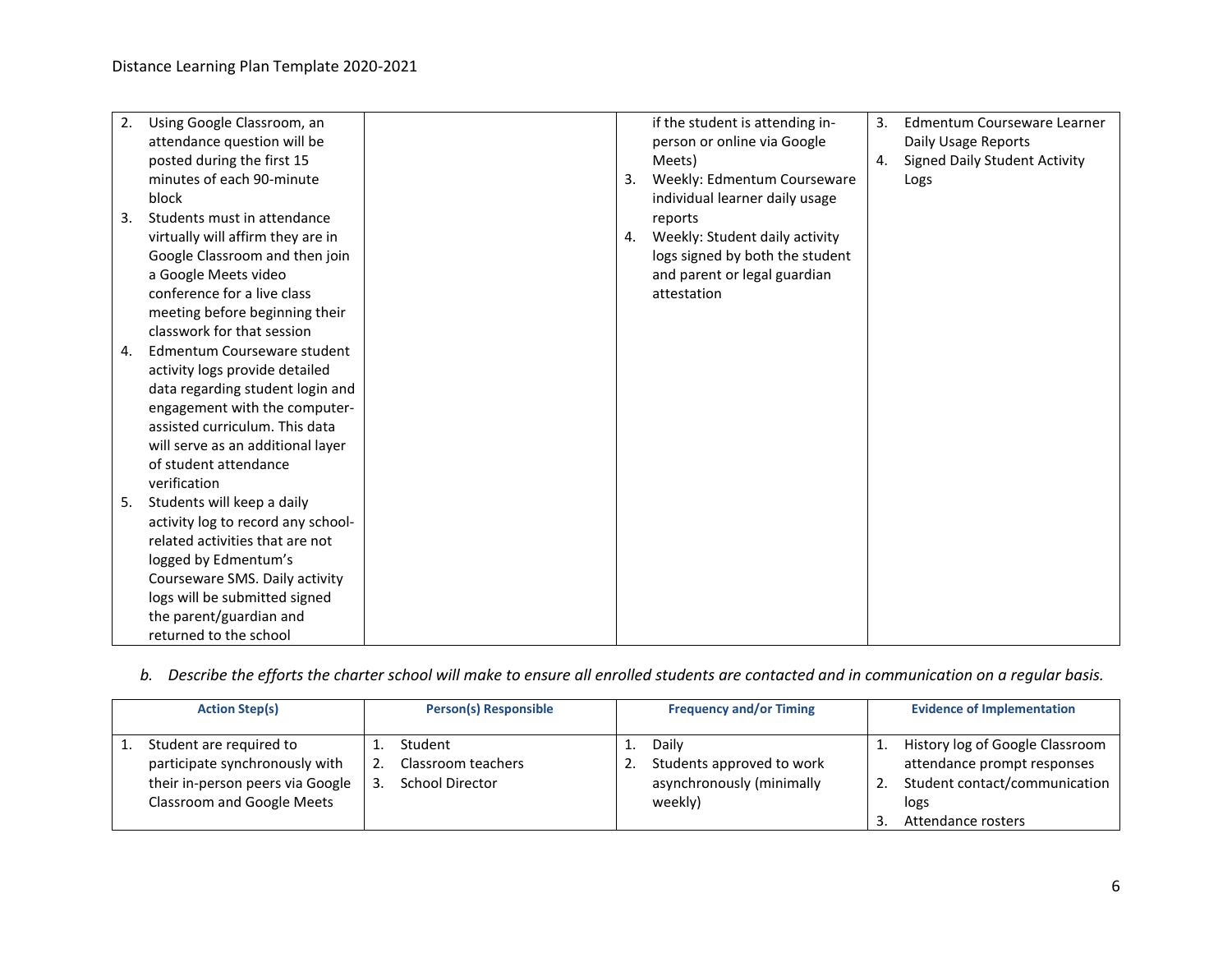|    | Student will have four live       |  |  |
|----|-----------------------------------|--|--|
|    | interactions with their teachers  |  |  |
|    | via Google Meets daily            |  |  |
| 3. | Students who demonstrate a        |  |  |
|    | need for a waiver from            |  |  |
|    | synchronous classes (due to       |  |  |
|    | work schedules, childcare, etc.), |  |  |
|    | will schedule weekly Google       |  |  |
|    | Meets "check-in" with a teacher   |  |  |
|    | and/or the school's director      |  |  |

# Teacher and Staff Expectations and Support (1.a.ii)

*a. Describe expectations of teachers and other staff working virtually.*

|                | <b>Action Step(s)</b>                                       |          | <b>Person(s) Responsible</b>        |    | <b>Frequency and/or Timing</b>                                       |    | <b>Evidence of Implementation</b>                    |  |
|----------------|-------------------------------------------------------------|----------|-------------------------------------|----|----------------------------------------------------------------------|----|------------------------------------------------------|--|
| $\mathbf{1}$ . | All teachers, staff and<br>administrators will work on-site | 1.<br>2. | <b>Teachers</b><br>Administrator(s) | 1. | All action steps listed in the first<br>column are expected to occur | 1. | Daily teacher attendance data<br>(School Master SIS) |  |
|                | unless conditions require a full                            | 3.       | Academic support staff              |    | daily                                                                | 2. | Google Classroom and Google                          |  |
|                | shutdown                                                    |          |                                     | 2. | Parent/student communication                                         |    | Meets activity/user history logs                     |  |
| 2.             | Adhering to CDC and ADHS                                    |          |                                     |    | logs are to be updated in real-                                      | 3. | Google Classroom daily block                         |  |
|                | safety guideline, teachers will                             |          |                                     |    | time (action step #5)                                                |    | attendance prompt responses                          |  |
|                | provide in-person and                                       |          |                                     |    |                                                                      | 4. | Email exchanges;                                     |  |
|                | synchronous remote learning                                 |          |                                     |    |                                                                      |    | parent/student communication                         |  |
|                | from their assigned room                                    |          |                                     |    |                                                                      |    | logs                                                 |  |
| 3.             | Teachers and other academic                                 |          |                                     |    |                                                                      |    |                                                      |  |
|                | support staff that are approved                             |          |                                     |    |                                                                      |    |                                                      |  |
|                | to worked virtually/remotely are                            |          |                                     |    |                                                                      |    |                                                      |  |
|                | expected to be logged-on and                                |          |                                     |    |                                                                      |    |                                                      |  |
|                | accessible to their students                                |          |                                     |    |                                                                      |    |                                                      |  |
|                | during the regular school day                               |          |                                     |    |                                                                      |    |                                                      |  |
| 4.             | Remote teachers and other                                   |          |                                     |    |                                                                      |    |                                                      |  |
|                | academic support staff will be                              |          |                                     |    |                                                                      |    |                                                      |  |
|                | responsible for setting up and                              |          |                                     |    |                                                                      |    |                                                      |  |
|                | tracking the Google Classroom                               |          |                                     |    |                                                                      |    |                                                      |  |
|                | attendance prompt and                                       |          |                                     |    |                                                                      |    |                                                      |  |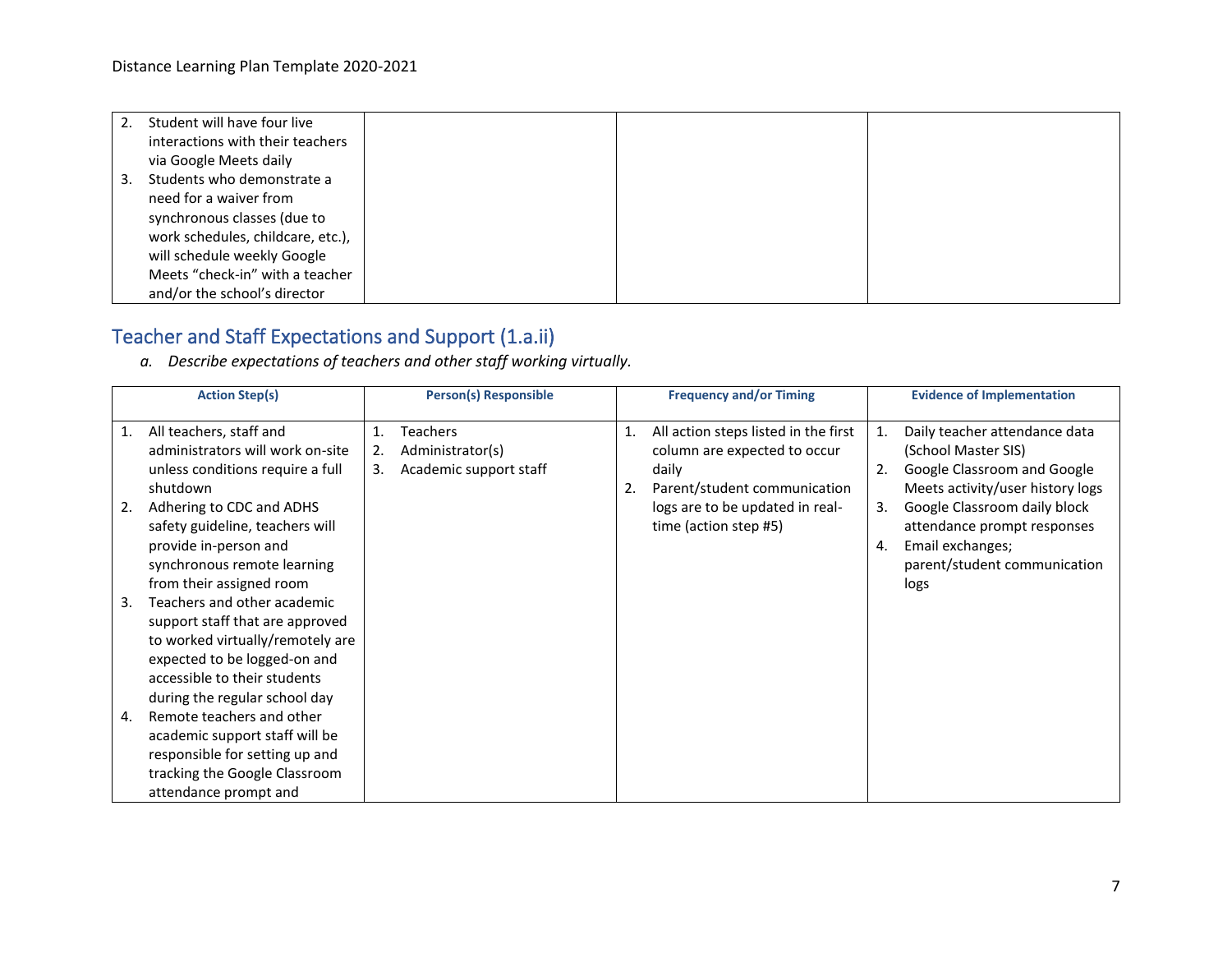|    | ensuring daily interactions with |  |  |
|----|----------------------------------|--|--|
|    | their students                   |  |  |
| 5. | Remote teachers are              |  |  |
|    | responsible for providing timely |  |  |
|    | and responsive emails to         |  |  |
|    | students and parents; and,       |  |  |
|    | providing virtual office and     |  |  |
|    | tutoring hours for Google Meets  |  |  |
|    | contact and tutoring             |  |  |
|    |                                  |  |  |

### *b. Describe commitments on delivery of employee support services including but not limited to:*

- o *Human resource policies and support for employees; and*
- o *Regular communication from the administration.*

| <b>Action Step(s)</b>                                                                                                                                                                                         | <b>Person(s) Responsible</b>                                                                    | <b>Frequency and/or Timing</b>                                              | <b>Evidence of Implementation</b>                                                                                                                                                                                              |
|---------------------------------------------------------------------------------------------------------------------------------------------------------------------------------------------------------------|-------------------------------------------------------------------------------------------------|-----------------------------------------------------------------------------|--------------------------------------------------------------------------------------------------------------------------------------------------------------------------------------------------------------------------------|
| All human resources policies<br>1.<br>and support will remain the<br>same<br>Additional guidance will be<br>2.<br>provided in the form of emails<br>and FAQ templates regarding<br>COVID-19 related guidance, | Administration<br>1.<br>EdVantage Partners (contracted<br>2.<br>payroll and financial services) | Weekly virtual meeting<br>1.<br>Communication (daily or as<br>2.<br>needed) | Archived email exchanges<br>1.<br>2.<br>COVID-19 update<br>communications or FAQ forms<br>Copies of written or electronic<br>3.<br>HR-related communication<br>Staff meeting attendance<br>4.<br>rosters and/or sign-in sheets |
| procedures, and best-practices<br>Weekly virtual staff meetings<br>3.<br>led by the school's director (or<br>designee)<br>Written or electronic<br>4.<br>communication with staff as<br>needed                |                                                                                                 |                                                                             |                                                                                                                                                                                                                                |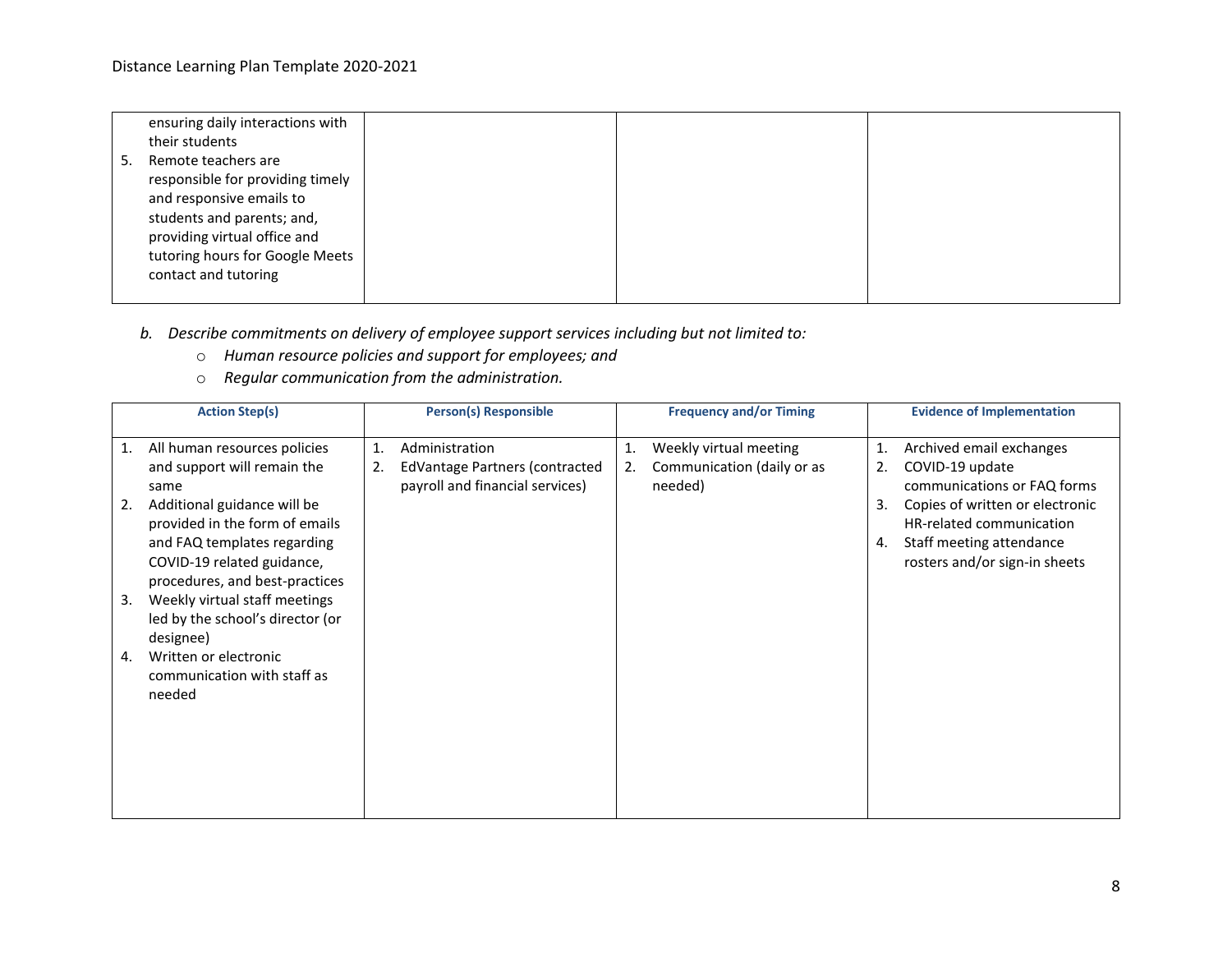*c. Describe how professional development will be provided to employees.*

| <b>Action Step(s)</b>                                                                                                                                                                                                                                                                     | <b>Person(s) Responsible</b>                                                                                                         | <b>Frequency and/or Timing</b>    | <b>Evidence of Implementation</b>                                                                                                                                                         |
|-------------------------------------------------------------------------------------------------------------------------------------------------------------------------------------------------------------------------------------------------------------------------------------------|--------------------------------------------------------------------------------------------------------------------------------------|-----------------------------------|-------------------------------------------------------------------------------------------------------------------------------------------------------------------------------------------|
| Professional development will<br>be provided through Google<br>Meets and using Google<br>Classroom<br>In-person PD will be allowed<br>only when CDC/ADHS guidelines<br>can be met<br>Contracted PD and Coaching for<br>3.<br>teachers<br>ADE Webinars or other resource<br>4.<br>webinars | Administration<br>1.<br>EdVantage Partners -<br>2.<br><b>Educational Consultant</b><br>3.<br>Canyon State Education Service<br>(SWD) | Weekly/Monthly<br>As needed<br>2. | Sign in/out sheets, agendas,<br>session recordings (Google<br>Meets)<br>Certificates of completion<br>2.<br>$\overline{3}$ .<br>Professional<br>development/academic<br>coaching calendar |

**List Specific Professional Development Topics That Will Be Covered**

- 1. Understanding and Implementing G-Suite, Google Classroom and Google Meets
- 2. Classroom Management: In-Person and Virtual Learners
- 3. Student-Support, Mental Health (SEL), and Self-Awareness (Understanding the Students We Serve)
- 4. Curriculum Delivery and Differentiated Instruction
- 5. Understanding Commuter-Assisted Content Delivery Systems
- 6. Other Topics as Identified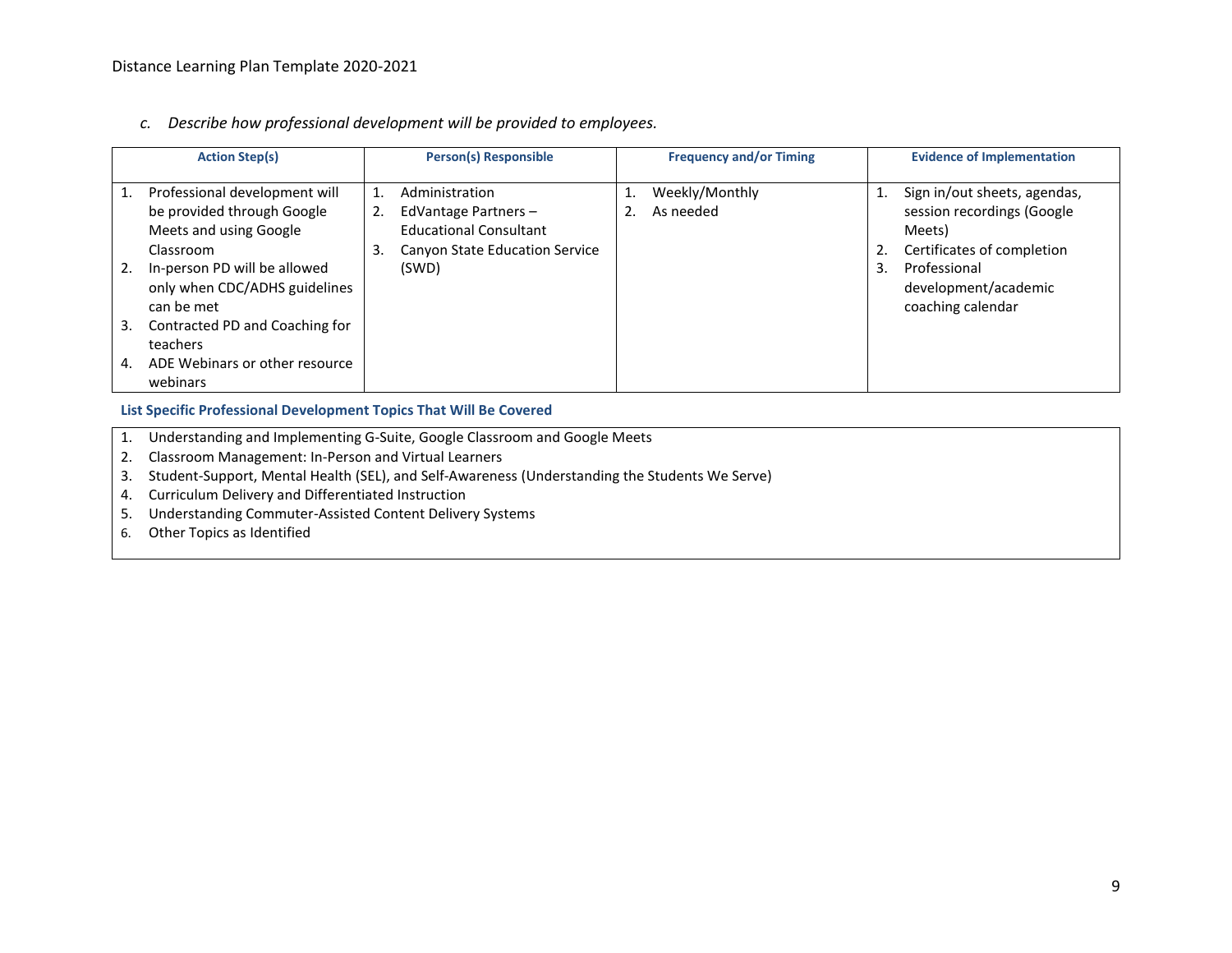# Connectivity (1.a.iii)

*Check the boxes below to indicate which was/will be used to ensure each student, teacher, and staff member has access to a device and internet connectivity if the plan relies on online learning.*

|                                                                | <b>Students</b> | <b>Teachers</b> | <b>Staff</b> |
|----------------------------------------------------------------|-----------------|-----------------|--------------|
| <b>What was Used to Establish Need?</b>                        |                 |                 |              |
| Questionnaire                                                  |                 |                 |              |
| <b>Personal Contact and Discussion</b>                         | x               | X               | x            |
| Needs Assessment-Available data                                | X               | X               | x            |
| Other:                                                         |                 |                 |              |
| What will be Used to Respond to Need?                          |                 |                 |              |
| Loaner Device (laptop/tablet)                                  | X               | X               | X            |
| WIFI Hot Spot                                                  | X               |                 |              |
| <b>Supplemental Utility Support (Internet)</b>                 | x               |                 |              |
| Other:                                                         |                 |                 |              |
| When will stakeholders have access to IT Support Availability? |                 |                 |              |
| <b>Traditional School Hours</b>                                | x               | X               | x            |
| <b>Extended Weekday Hours</b>                                  |                 |                 |              |
| 24/7 Support                                                   |                 |                 |              |
| Other:                                                         |                 |                 |              |

# Instructional Methods and Monitoring Learning (1.a.iii)

*a. In the tables below, list the methods that will be used to deliver instruction (i.e. Direct Instruction via Zoom, Independent Study, Project Based Learning via a menu of options), the content provider or program to be used (i.e. Edgenuity, Journeys, Saxon Math), and the Formative and Summative Assessment Strategies to be used, as well as the frequency of those assessments.*

| Instructional Methods, Content Delivery, and Monitoring Student Learning (Math)                                       |                              |                              |                                 |                                 |  |
|-----------------------------------------------------------------------------------------------------------------------|------------------------------|------------------------------|---------------------------------|---------------------------------|--|
| Content Provider/Program<br><b>Educational Delivery</b><br><b>Formative Assessment</b><br><b>Summative Assessment</b> |                              |                              |                                 |                                 |  |
|                                                                                                                       | Methodologies                | Used                         | <b>Strategies and Frequency</b> | <b>Strategies and Frequency</b> |  |
| Kindergarten                                                                                                          | $N/A$ – No students enrolled | $N/A - No$ students enrolled | $N/A - No$ students enrolled    | $N/A - No$ students enrolled    |  |
| $1 - 3$                                                                                                               | $N/A$ – No students enrolled | $N/A - No$ students enrolled | $N/A - No$ students enrolled    | $N/A$ – No students enrolled    |  |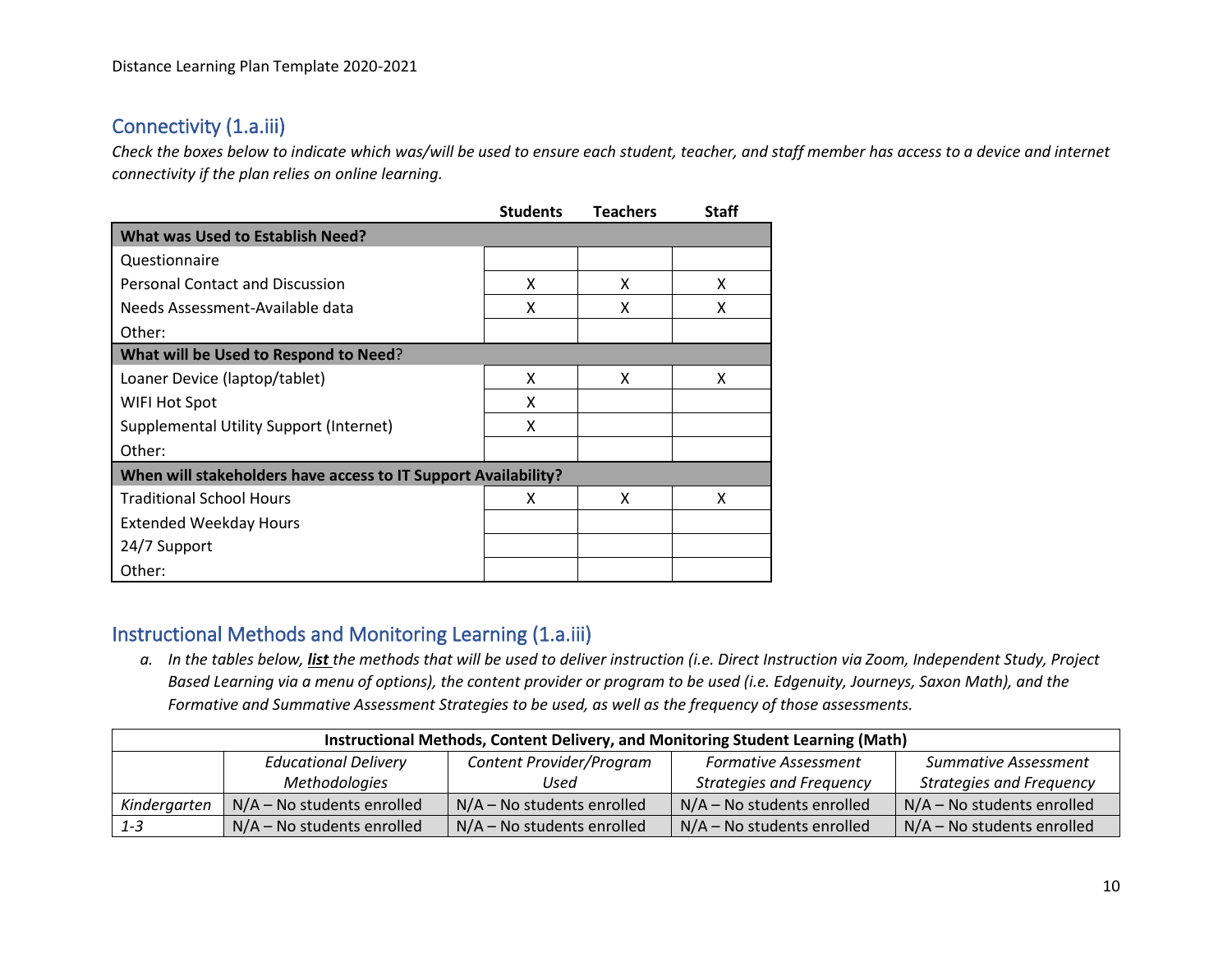| $4 - 6$  | $N/A$ – No students enrolled                                                 | $N/A$ – No students enrolled                                                                      | $N/A$ – No students enrolled                                                                                                             | $N/A$ – No students enrolled                                                                                                                                                          |
|----------|------------------------------------------------------------------------------|---------------------------------------------------------------------------------------------------|------------------------------------------------------------------------------------------------------------------------------------------|---------------------------------------------------------------------------------------------------------------------------------------------------------------------------------------|
| $7 - 8$  | Individualized Computer-<br>1.<br><b>Assisted Content Delivery</b><br>System | <b>Edmentum Courseware</b><br>2.<br>Edmentum Exact Path<br>Math (optional for skill-<br>building) | Courseware: Lesson<br>1.<br>activities, mastery test,<br>activities<br>Exact Path: Quizzes and<br>progress checks<br>(optional)          | Unit test<br>Semester tests<br>Unit activities, projects<br>3.<br><b>Exact Path Math</b><br>4.<br>benchmark assessment<br>data                                                        |
| $9 - 12$ | 1.<br>Individualized Computer-<br><b>Assisted Content Delivery</b><br>System | Edmentum Courseware<br>Edmentum Exact Path<br>2.<br>Math (optional for skill-<br>building)        | Courseware: Lesson<br>$1_{\cdot}$<br>activities, mastery test,<br>activities<br>Exact Path: Quizzes and<br>progress checks<br>(optional) | AzM2 Math (grades 6-8)<br>5.<br>Unit test<br>Semester tests<br>Unit activities, projects<br>3.<br>Exact Path Math<br>4.<br>benchmark assessment<br>data<br>AzM2 Math (grade 10)<br>5. |

|              | Instructional Methods, Content Delivery, and Monitoring Student Learning (ELA) |                                                                                                                                 |                                                                                                                                                |                                                                                                                                                                                                      |  |  |
|--------------|--------------------------------------------------------------------------------|---------------------------------------------------------------------------------------------------------------------------------|------------------------------------------------------------------------------------------------------------------------------------------------|------------------------------------------------------------------------------------------------------------------------------------------------------------------------------------------------------|--|--|
|              | <b>Educational Delivery</b>                                                    | Content Provider/Program                                                                                                        | <b>Formative Assessment</b>                                                                                                                    | Summative Assessment                                                                                                                                                                                 |  |  |
|              | <b>Methodologies</b>                                                           | Used                                                                                                                            | <b>Strategies and Frequency</b>                                                                                                                | <b>Strategies and Frequency</b>                                                                                                                                                                      |  |  |
| Kindergarten | $N/A$ – No students enrolled                                                   | N/A - No students enrolled                                                                                                      | N/A - No students enrolled                                                                                                                     | $N/A - No$ students enrolled                                                                                                                                                                         |  |  |
| $1 - 3$      | $N/A$ – No students enrolled                                                   | N/A - No students enrolled                                                                                                      | $N/A$ – No students enrolled                                                                                                                   | $N/A$ – No students enrolled                                                                                                                                                                         |  |  |
| $4 - 6$      | $N/A$ – No students enrolled                                                   | N/A - No students enrolled                                                                                                      | $N/A$ – No students enrolled                                                                                                                   | N/A - No students enrolled                                                                                                                                                                           |  |  |
| $7 - 8$      | Individualized Computer-<br>1.<br><b>Assisted Content Delivery</b><br>System   | Edmentum Courseware<br>$1_{\cdot}$<br>Edmentum Exact Path<br>2.<br>Reading & Language Arts<br>(optional for skill-<br>building) | Courseware: Lesson<br>$1_{\cdot}$<br>activities, mastery test,<br>activities<br>2.<br>Exact Path: Quizzes and<br>progress checks<br>(optional) | Unit test<br>$\mathbf{1}$ .<br>Semester tests<br>2.<br>Unit activities, projects<br>3.<br>Exact Path Reading &<br>4.<br>Language Arts<br>benchmark assessment<br>data<br>AzM2 ELA (grades 6-8)<br>5. |  |  |
| $9 - 12$     | Individualized Computer-<br>1.<br><b>Assisted Content Delivery</b><br>System   | Edmentum Courseware<br>1.                                                                                                       | 1.<br>Courseware: Lesson<br>activities, mastery test,<br>activities                                                                            | Unit test<br>1.<br>2.<br>Semester tests<br>Unit activities, projects<br>3.                                                                                                                           |  |  |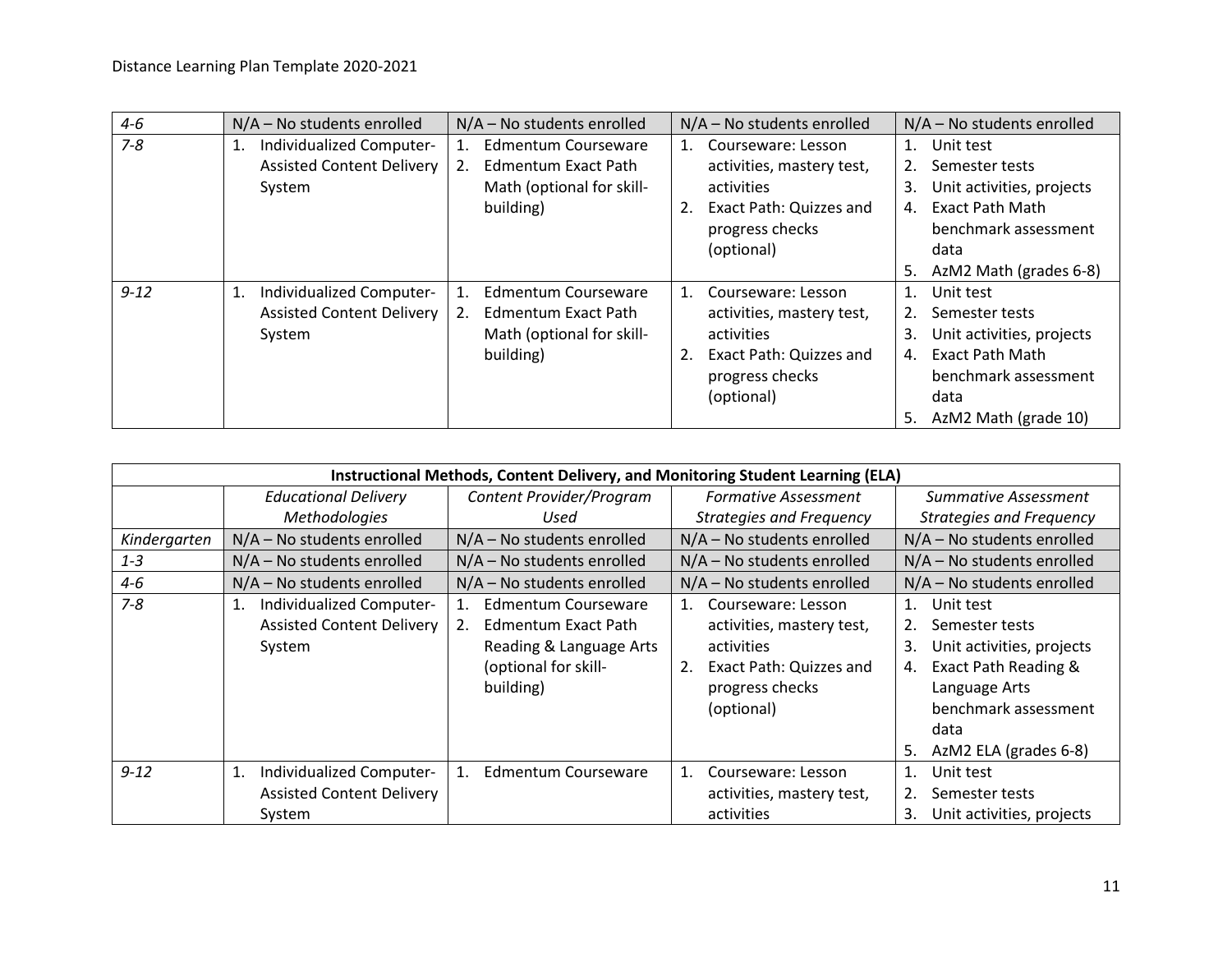|  | <b>Edmentum Exact Path</b>    | Exact Path: Quizzes and | 4. | <b>Exact Path Reading &amp;</b> |
|--|-------------------------------|-------------------------|----|---------------------------------|
|  | Reading & Language Arts       | progress checks         |    | Language Arts                   |
|  | (optional for skill-building) | (optional)              |    | benchmark assessment            |
|  |                               |                         |    | data                            |
|  |                               |                         |    | AzM2 ELA (grade 10)             |

|              | Instructional Methods, Content Delivery, and Monitoring Student Learning (Science) |                                           |                                                                     |                                                                                                                      |  |  |
|--------------|------------------------------------------------------------------------------------|-------------------------------------------|---------------------------------------------------------------------|----------------------------------------------------------------------------------------------------------------------|--|--|
|              | <b>Educational Delivery</b>                                                        | Content Provider/Program                  | <b>Formative Assessment</b>                                         | Summative Assessment                                                                                                 |  |  |
|              | <b>Methodologies</b>                                                               | Used                                      | <b>Strategies and Frequency</b>                                     | <b>Strategies and Frequency</b>                                                                                      |  |  |
| Kindergarten | $N/A$ – No students enrolled                                                       | $N/A$ – No students enrolled              | $N/A$ – No students enrolled                                        | $N/A$ – No students enrolled                                                                                         |  |  |
| $1 - 3$      | $N/A - No$ students enrolled                                                       | $N/A$ – No students enrolled              | $N/A$ – No students enrolled                                        | $N/A$ – No students enrolled                                                                                         |  |  |
| $4 - 6$      | $N/A - No$ students enrolled                                                       | $N/A$ – No students enrolled              | $N/A$ – No students enrolled                                        | $N/A$ – No students enrolled                                                                                         |  |  |
| $7 - 8$      | Individualized Computer-<br>1.<br><b>Assisted Content Delivery</b><br>System       | Edmentum Courseware<br>$1_{-}$            | Courseware: Lesson<br>1.<br>activities, mastery test,<br>activities | Unit test<br>1.<br>Semester tests<br>2.<br>3.<br>Unit activities, projects,<br>labs<br>AIMS Science (grade 8)<br>4.  |  |  |
| $9 - 12$     | Individualized Computer-<br>1.<br><b>Assisted Content Delivery</b><br>System       | <b>Edmentum Courseware</b><br>$1_{\cdot}$ | Courseware: Lesson<br>1.<br>activities, mastery test,<br>activities | Unit test<br>1.<br>2.<br>Semester tests<br>3.<br>Unit activities, projects,<br>labs<br>AIMS Science (grade 10)<br>4. |  |  |

|              | Instructional Methods, Content Delivery, and Monitoring Student Learning (Other Content Areas) |                              |                                 |                                 |  |  |
|--------------|------------------------------------------------------------------------------------------------|------------------------------|---------------------------------|---------------------------------|--|--|
|              | <b>Educational Delivery</b>                                                                    | Content Provider/Program     | <b>Formative Assessment</b>     | <b>Summative Assessment</b>     |  |  |
|              | Methodologies                                                                                  | Used                         | <b>Strategies and Frequency</b> | <b>Strategies and Frequency</b> |  |  |
| Kindergarten | $N/A - No$ students enrolled                                                                   | $N/A - No$ students enrolled | $N/A$ – No students enrolled    | N/A - No students enrolled      |  |  |
| $1 - 3$      | N/A - No students enrolled                                                                     | $N/A - No$ students enrolled | $N/A$ – No students enrolled    | $N/A$ – No students enrolled    |  |  |
| $4 - 6$      | N/A - No students enrolled                                                                     | $N/A$ – No students enrolled | $N/A$ – No students enrolled    | $N/A$ – No students enrolled    |  |  |
| $7 - 8$      | Individualized Computer-<br>1.                                                                 | <b>Edmentum Courseware</b>   | Courseware: Lesson              | Unit test                       |  |  |
|              | <b>Assisted Content Delivery</b>                                                               |                              | activities, mastery test,       | Semester tests                  |  |  |
|              | System                                                                                         |                              | activities                      |                                 |  |  |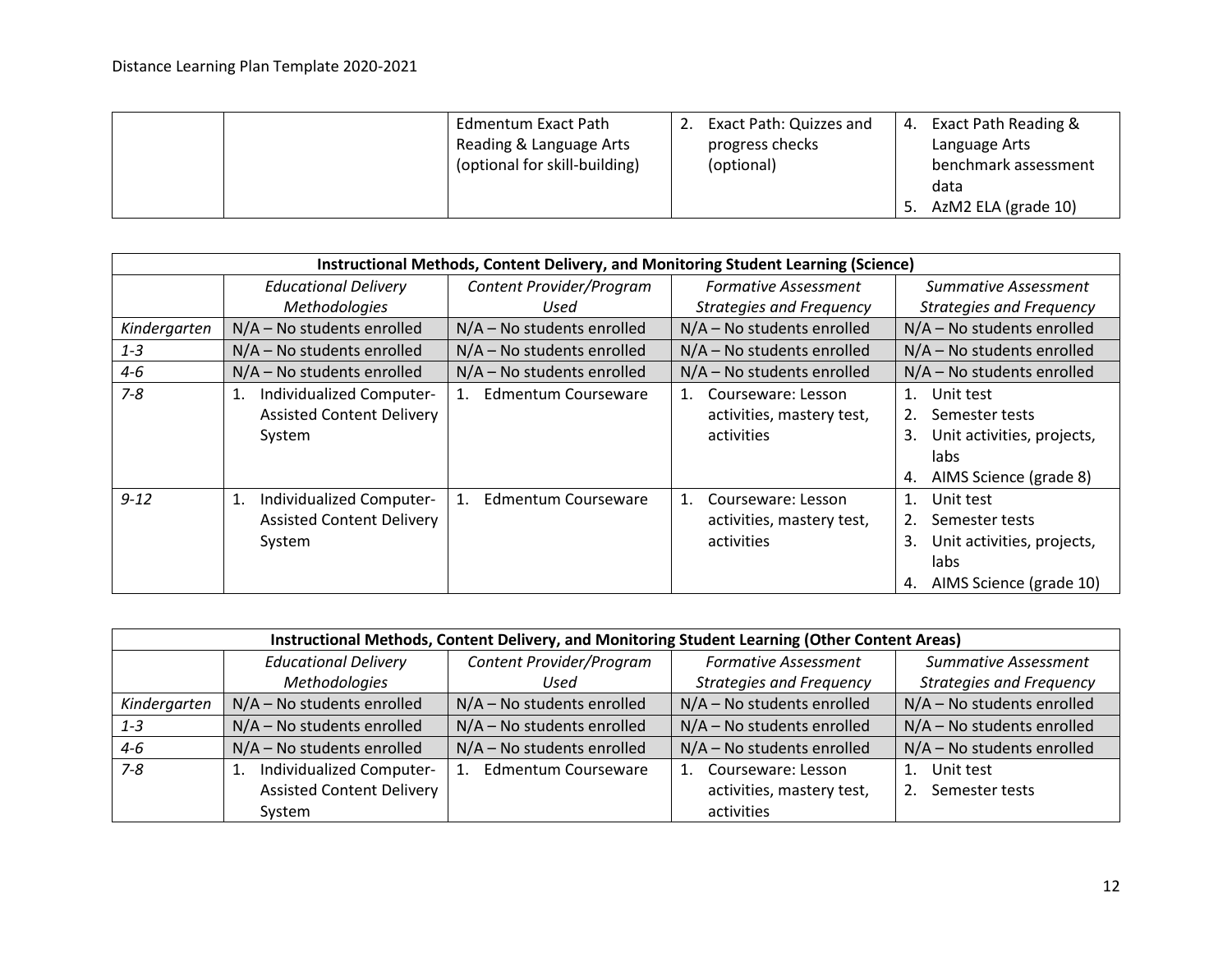|          |                                                                        |                                       |                                                               | Unit activities, projects,<br>3.<br>performances, other<br>artifacts                                |
|----------|------------------------------------------------------------------------|---------------------------------------|---------------------------------------------------------------|-----------------------------------------------------------------------------------------------------|
| $9 - 12$ | Individualized Computer-<br><b>Assisted Content Delivery</b><br>System | Edmentum Courseware<br>$\mathbf{1}$ . | Courseware: Lesson<br>activities, mastery test,<br>activities | Unit test<br>Semester tests<br>Unit activities, projects,<br>3.<br>performances, other<br>artifacts |

**Optional: Describe how the school will provide substantive distance learning (use if the school wishes to provide information in addition to the tables above)**

# Meeting the Needs of Students with Disabilities and English learners (1.a.iv)

*In addition to action steps articulated in this document, all state/federal laws and IDEA assurances provided annually to the Department remain applicable and in effect.*

*a. Describe how the charter school will ensure access and meet the needs of students with disabilities.*

| <b>Action Step</b>                                                                                                                                                                                                                                                                      | <b>Person(s) Responsible</b>                                          | <b>Frequency and/or Timing</b>                                                                                                                                                                                                                                        | <b>Evidence of Implementation</b>                                                                                                                                                                                                              |
|-----------------------------------------------------------------------------------------------------------------------------------------------------------------------------------------------------------------------------------------------------------------------------------------|-----------------------------------------------------------------------|-----------------------------------------------------------------------------------------------------------------------------------------------------------------------------------------------------------------------------------------------------------------------|------------------------------------------------------------------------------------------------------------------------------------------------------------------------------------------------------------------------------------------------|
| Individualized online<br>curriculum accommodations/<br>modifications (i.e. modified<br>mastery level, increased time<br>to complete courses) will be<br>provided to each student<br>with an IEP.<br>The students will be<br>2.<br>contacted by the special<br>education teacher and the | <b>Special Education Teacher</b><br>1.<br>and General Education Staff | 1. The students will be<br>contacted by the special<br>education teachers and<br>general education staff using<br>the Zoom, Google Meets<br>and/or conference call<br>platform for a length of time<br>that is commensurate with<br>the minutes stated on the<br>IEP. | During the instruction,<br>records will be kept on<br>instructional progress,<br>transition goal progress and<br>modifications/<br>accommodations used to<br>support student success.<br>Staff will keep notes in<br>individual student files. |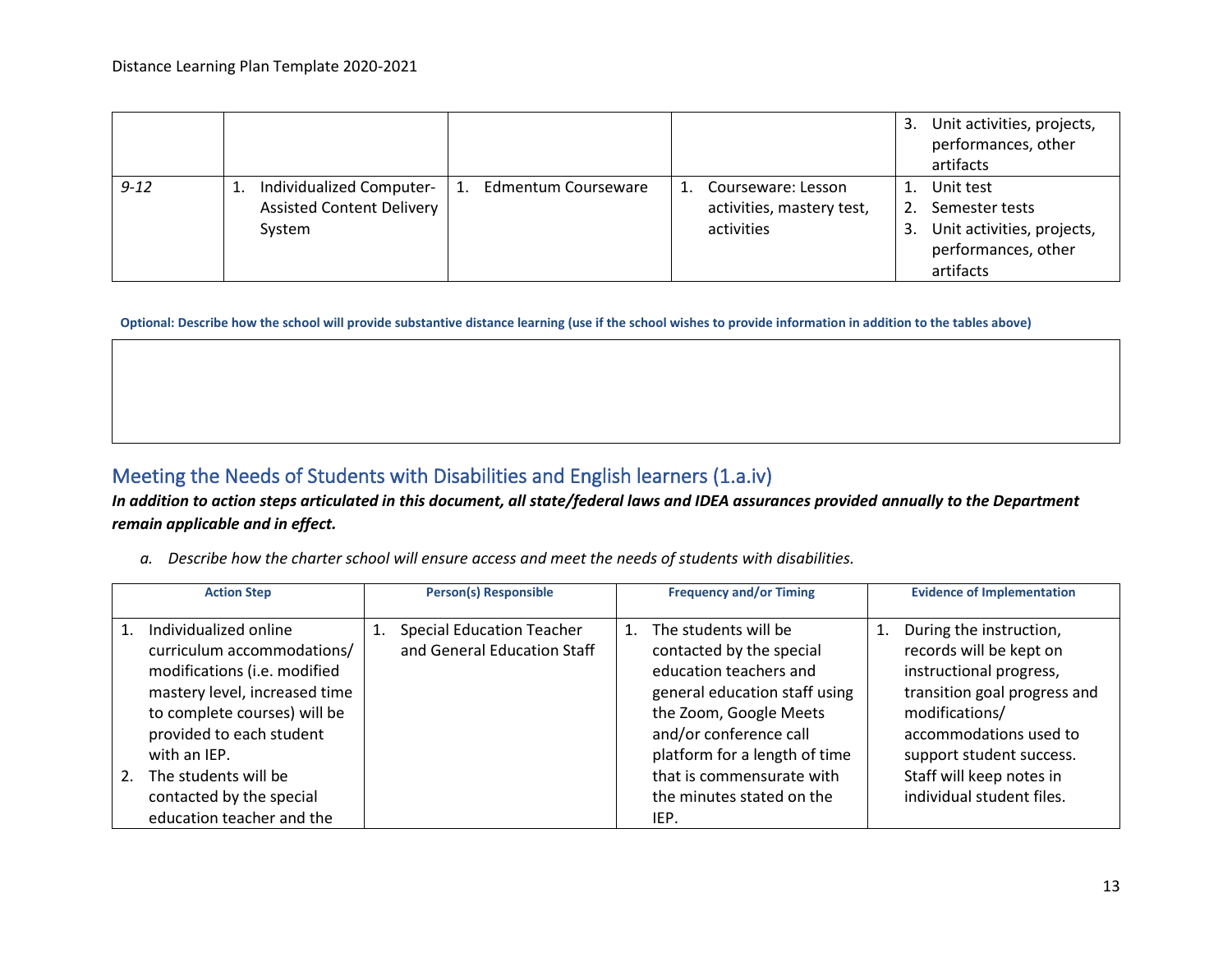| general education staff, using                                                                                                   |                                                                                                                        |  |  |  |  |
|----------------------------------------------------------------------------------------------------------------------------------|------------------------------------------------------------------------------------------------------------------------|--|--|--|--|
| the Zoom, Google Meets                                                                                                           |                                                                                                                        |  |  |  |  |
| and/or conference call                                                                                                           |                                                                                                                        |  |  |  |  |
| platform for a length of time                                                                                                    |                                                                                                                        |  |  |  |  |
| that is commensurate with                                                                                                        |                                                                                                                        |  |  |  |  |
| the minutes stated on the                                                                                                        |                                                                                                                        |  |  |  |  |
| IEP.                                                                                                                             |                                                                                                                        |  |  |  |  |
| 3. Students will be provided                                                                                                     |                                                                                                                        |  |  |  |  |
| instructional supports that                                                                                                      |                                                                                                                        |  |  |  |  |
| reflect the IEP goals.                                                                                                           |                                                                                                                        |  |  |  |  |
| <b>Process for Implementing Action Step</b>                                                                                      |                                                                                                                        |  |  |  |  |
| The special education teacher will align the IEP minutes and goals with instruction that is to be provided for each student. The |                                                                                                                        |  |  |  |  |
|                                                                                                                                  | parents/guardians/adult students will be contacted to set up time for each student. Online courses will reflect IEP    |  |  |  |  |
|                                                                                                                                  | accommodations/modifications. Documentation will be kept for each student of each meeting and parent/guardian contact. |  |  |  |  |

*b. Describe how the charter school will ensure access and meet the needs of English learners*

| <b>Action Step</b>                                                                                                                                                                                                                                                                                                                                                                            | <b>Person(s) Responsible</b>                                                               | <b>Frequency and/or Timing</b>                                                                                                                                                                                                       | <b>Evidence of Implementation</b>                                                                                                                                                                                                                                                                                                                                  |
|-----------------------------------------------------------------------------------------------------------------------------------------------------------------------------------------------------------------------------------------------------------------------------------------------------------------------------------------------------------------------------------------------|--------------------------------------------------------------------------------------------|--------------------------------------------------------------------------------------------------------------------------------------------------------------------------------------------------------------------------------------|--------------------------------------------------------------------------------------------------------------------------------------------------------------------------------------------------------------------------------------------------------------------------------------------------------------------------------------------------------------------|
| Student goals and daily<br>speech and language<br>activities that target<br>reinforcement of Speech and<br>Language goals will be<br>distributed at the start of the<br>school year.<br>The students will be<br>2.<br>contacted by the speech<br>language pathologist using<br>the Zoom, Google Meets<br>and/or conference call<br>platform for a length of time<br>that is commensurate with | Speech Language Pathologist<br>1.<br><b>General Education Teacher,</b><br>2.<br><b>SLP</b> | The students will be<br>contacted by the Speech<br>Language Pathologist using<br>the Zoom, Google Meets<br>and/or conference call<br>platform for a length of time<br>that is commensurate with<br>the minutes stated on the<br>IEP. | During the instruction,<br>1.<br>records of subjective and<br>objective performance will<br>be recording, including but<br>not limited to a summary of<br>therapy activity, student's<br>response to therapy activities<br>and skill performance based<br>on IEP goals.<br><b>General Education teacher</b><br>will document<br>accommodations of<br>instructions. |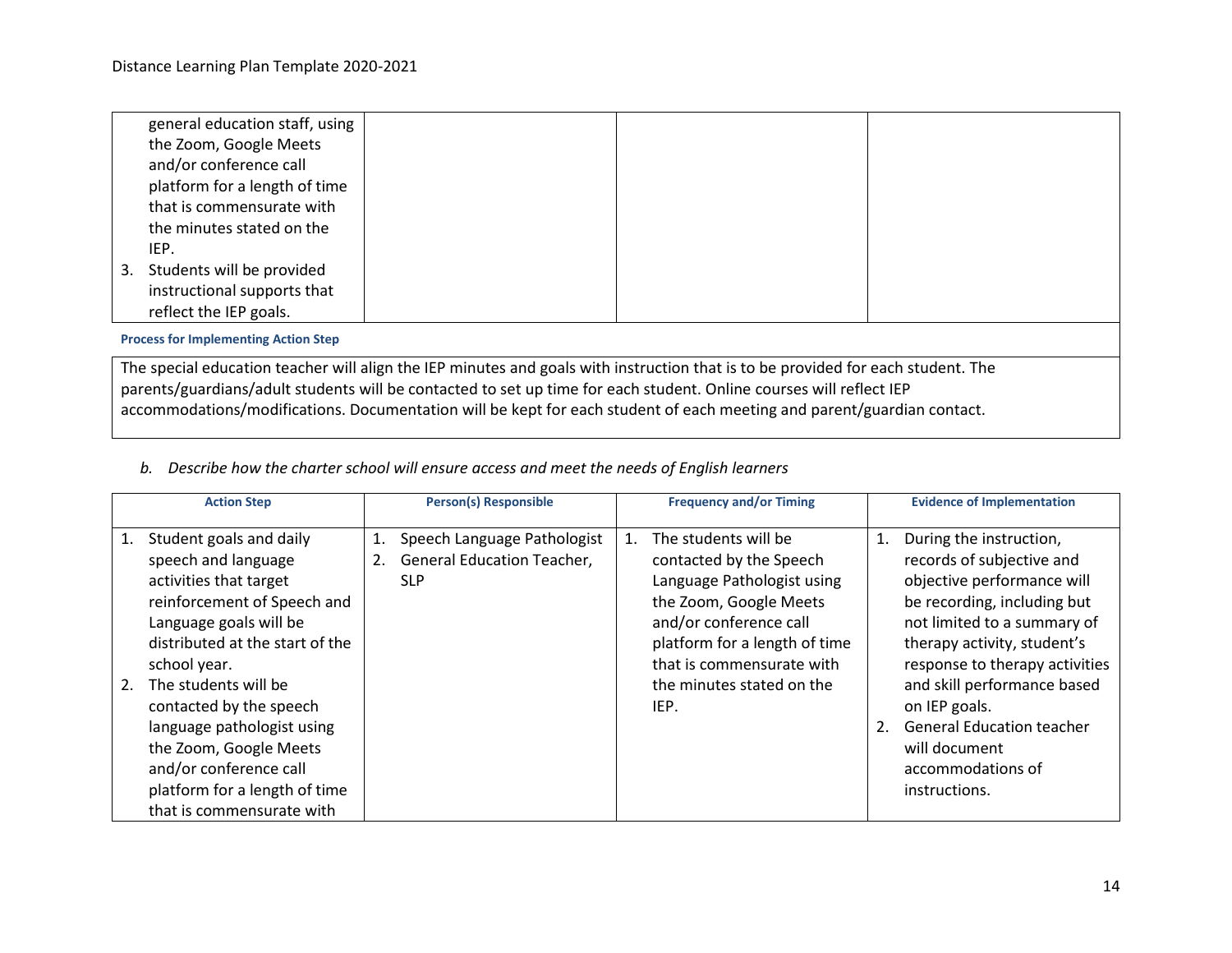|    | the minutes stated on the      |  |  |
|----|--------------------------------|--|--|
|    | IEP.                           |  |  |
| 3. | Students will be provided      |  |  |
|    | instruction that reflects the  |  |  |
|    | IEP goals serviced by the      |  |  |
|    | SLP/SLPA.                      |  |  |
| 4. | For students with              |  |  |
|    | accommodations and             |  |  |
|    | modifications, the SLP will    |  |  |
|    | inform teachers of specific    |  |  |
|    | accommodations and             |  |  |
|    | modifications.                 |  |  |
|    | 5. The SLP will review teacher |  |  |
|    | plans for accommodations       |  |  |
|    | and modifications and          |  |  |
|    | provide feedback.              |  |  |

**Process for Implementing Action Step**

The speech language pathologist will align the IEP minutes and goals with instruction that is to be provided for each student. The parents/guardians will be contacted to set up time for each student. Team members, including office staff will be provided with the therapy scheduled. Packets of language activities and supplies will be mailed or picked up by parents. Documentation will be kept for each student of each meeting and parent/guardian contact.

# Social and Emotional Learning Support for Students (1.a.v)

*Check the boxes below to indicate which will be provided to students to support social emotional learning and how counseling services will be provided for each grade band.*

|                                            |                                       | Kinder | $1 - 3$ | 4-5 | $6 - 8$ | $9 - 12$ |
|--------------------------------------------|---------------------------------------|--------|---------|-----|---------|----------|
|                                            | <b>Teacher Check-in</b>               | N/A    | N/A     | N/A | Λ       |          |
|                                            | Packet of Social and Emotional Topics | N/A    | N/A     | N/A | ∧       | $\sim$   |
| <b>Social Emotional</b><br><b>Learning</b> | <b>Online Social Emotional videos</b> | N/A    | N/A     | N/A | v       |          |
|                                            | Parent Training                       | N/A    | N/A     | N/A |         |          |
|                                            | Other:                                | N/A    | N/A     | N/A |         |          |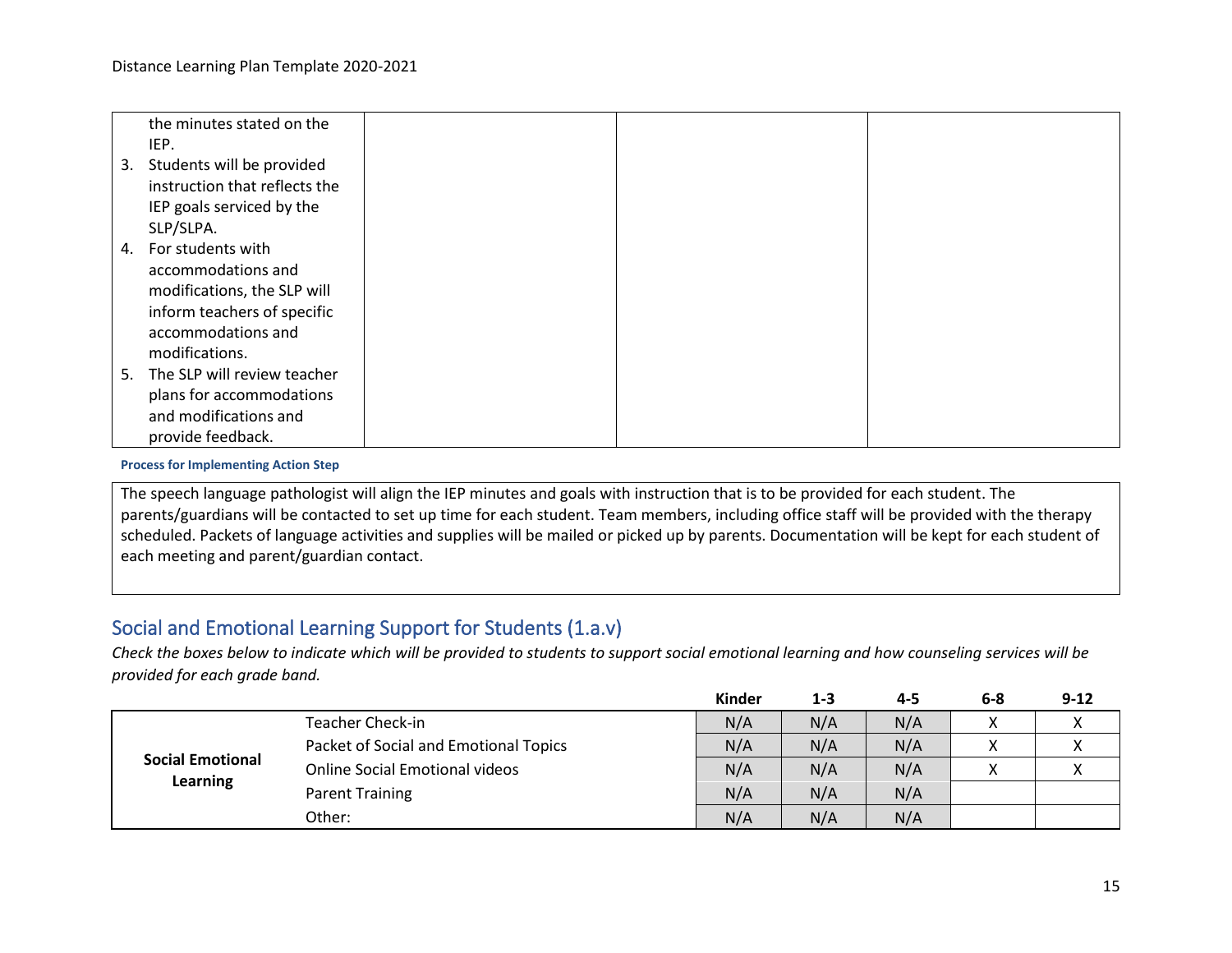|                            |                                      | Kinder | $1 - 3$ | 4-5 | 6-8         | $9 - 12$ |
|----------------------------|--------------------------------------|--------|---------|-----|-------------|----------|
|                            | In-Person                            | N/A    | N/A     | N/A |             |          |
|                            | Phone                                | N/A    | N/A     | N/A |             |          |
| <b>Counseling Services</b> | Webcast                              | N/A    | N/A     | N/A |             |          |
|                            | Email/IM: e-Therapy Online           | N/A    | N/A     | N/A | Y<br>$\sim$ | Λ        |
|                            | Other: Referral to community service | N/A    | N/A     | N/A | Y<br>∧      | ⋀        |

*Provide a description of how the charter school will provide social and emotional learning support to students using the methods identified in the above charts.*

| <b>Action Step</b>                                                                                                                                                                                                                                                           | <b>Person(s) Responsible</b>                      | <b>Frequency and/or Timing</b>                                                               | <b>Evidence of Implementation</b>                                                  |
|------------------------------------------------------------------------------------------------------------------------------------------------------------------------------------------------------------------------------------------------------------------------------|---------------------------------------------------|----------------------------------------------------------------------------------------------|------------------------------------------------------------------------------------|
| Teacher(s) will provide<br>curriculum that promotes<br>social and emotional support<br>such as articles, vocabulary<br>words, and personal<br>reflections.<br>Administrator(s) will provide<br>support through one-on-one<br>meetings with students and<br>provide resources | Teacher (Mrs. Young)<br>Administration (Director) | Weekly: 30 minutes during<br>1.<br>civics block<br>As needed based on student<br>2.<br>needs | Student-work<br>Lesson plans<br>Lesson materials<br>3.<br>Attendance rosters<br>4. |

# Demonstrating Mastery of Academic Content (1.a.vi)

*Describe how the charter school will require students to demonstrate ongoing competency or mastery in grade level or advanced grade level content.*

| <b>Action Step(s)</b>                                                                                      | <b>Person(s) Responsible</b>                                                                         | <b>Frequency and/or Timing</b>                                                 | <b>Evidence of Implementation</b>                                                                                |
|------------------------------------------------------------------------------------------------------------|------------------------------------------------------------------------------------------------------|--------------------------------------------------------------------------------|------------------------------------------------------------------------------------------------------------------|
| Students will be required to<br>demonstrate content<br>mastery/proficiency<br>consistent with the school's | 1. Classroom Teachers<br><b>School Director</b><br><b>Contracted Educational</b><br>3.<br>Consultant | Edmentum Courseware<br>assessments occur based on<br>individual student pacing | Edmentum course grade and<br>progress reports<br><b>Edmentum Exact Path</b><br>2.<br>assessment reports and data |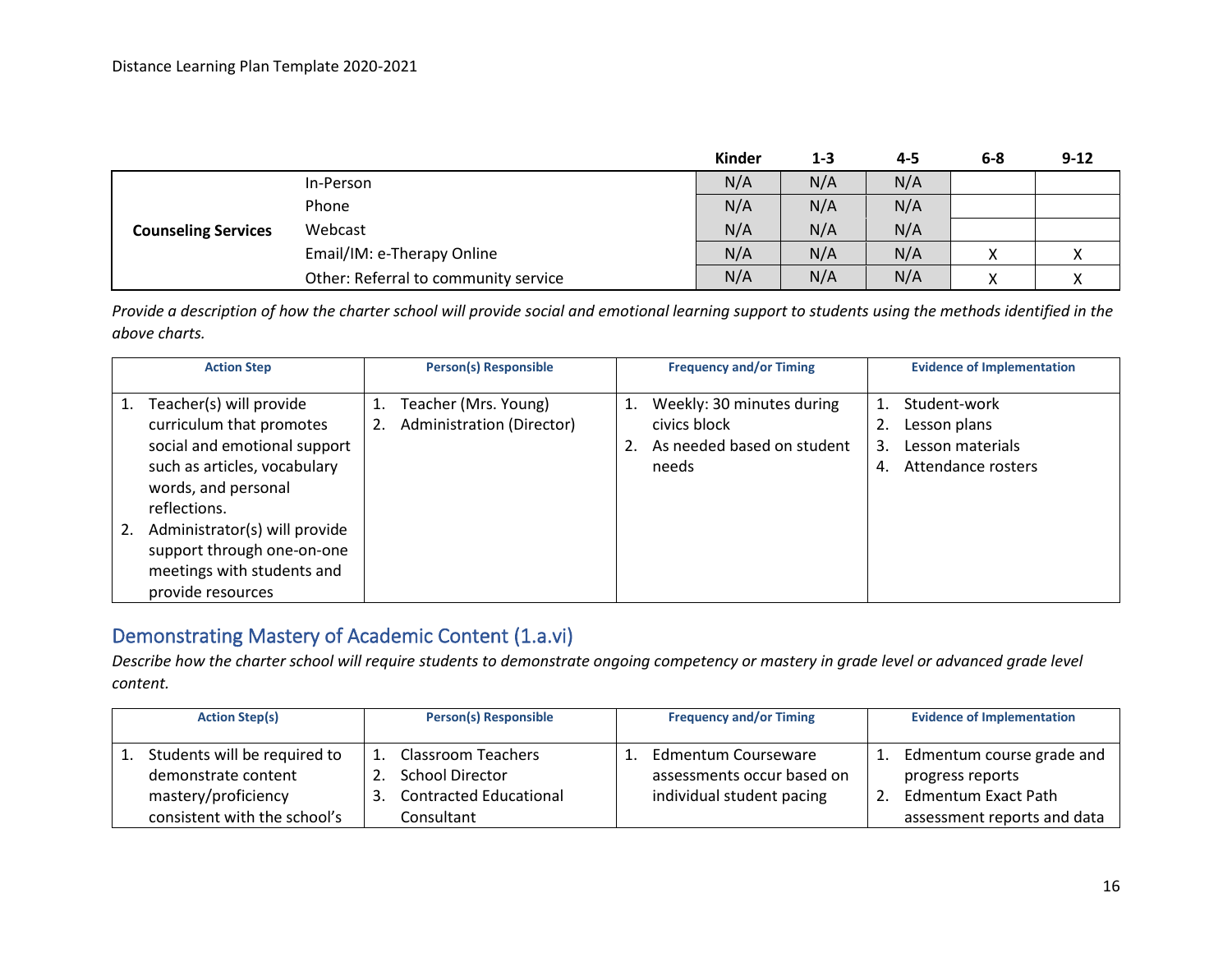|    | instructional philosophy and  |    | (usually monthly, quarterly or | 3. | Data review team meeting |
|----|-------------------------------|----|--------------------------------|----|--------------------------|
|    | methodologies.                |    | by semester)                   |    | materials and handouts   |
| 2. | Students will demonstrate     | 2. | Exact Path diagnostic and      |    |                          |
|    | mastery/proficiency through   |    | benchmark assessments          |    |                          |
|    | Edmentum course               |    | occur quarterly                |    |                          |
|    | assignments, quizzes, test,   |    |                                |    |                          |
|    | projects, labs, performances, |    |                                |    |                          |
|    | and other artifacts (80% is   |    |                                |    |                          |
|    | the target score for mastery) |    |                                |    |                          |
| 3. | Edmentum's Exact Path         |    |                                |    |                          |
|    | Diagnostic and Benchmark      |    |                                |    |                          |
|    | assessment data will serve as |    |                                |    |                          |
|    | an additional measure for     |    |                                |    |                          |
|    | evaluating each student       |    |                                |    |                          |
|    | performance level (both at    |    |                                |    |                          |
|    | grade level and academic      |    |                                |    |                          |
|    | growth)                       |    |                                |    |                          |

# Benchmark Assessments (1.a.vii)

*In the tables below, list the assessments that will be used for benchmarking in grades K-12 (i.e. NWEA MAP, Galileo, Fountas and Pinnell BAS, etc.), the manner in which the assessment will be given, and the proposed date(s) the assessment(s) will be given.*

| <b>Benchmark Assessments (Math)</b> |                                   |                                         |                                 |  |  |  |  |
|-------------------------------------|-----------------------------------|-----------------------------------------|---------------------------------|--|--|--|--|
|                                     | Assessment(s) to be used (Name of | Plan for Assessment (online, in person, | Proposed date(s) of assessments |  |  |  |  |
|                                     | Assessment and/or Assessment      | at testing center, etc.)                |                                 |  |  |  |  |
|                                     | Provider/Creator)                 |                                         |                                 |  |  |  |  |
| Kindergarten                        | N/A - No students enrolled        | $N/A$ – No students enrolled            | $N/A$ – No students enrolled    |  |  |  |  |
| $1 - 3$                             | N/A - No students enrolled        | N/A - No students enrolled              | N/A - No students enrolled      |  |  |  |  |
| $4 - 6$                             | N/A - No students enrolled        | N/A - No students enrolled              | N/A - No students enrolled      |  |  |  |  |
| $7 - 8$                             | <b>Edmentum Exact Path Math</b>   | Online and In-Person                    | August 17-21, 2020              |  |  |  |  |
|                                     | Assessment                        |                                         | November 2-6, 2020              |  |  |  |  |
|                                     |                                   |                                         | January 25-29, 2021             |  |  |  |  |
|                                     |                                   |                                         | May 10-14, 2021                 |  |  |  |  |